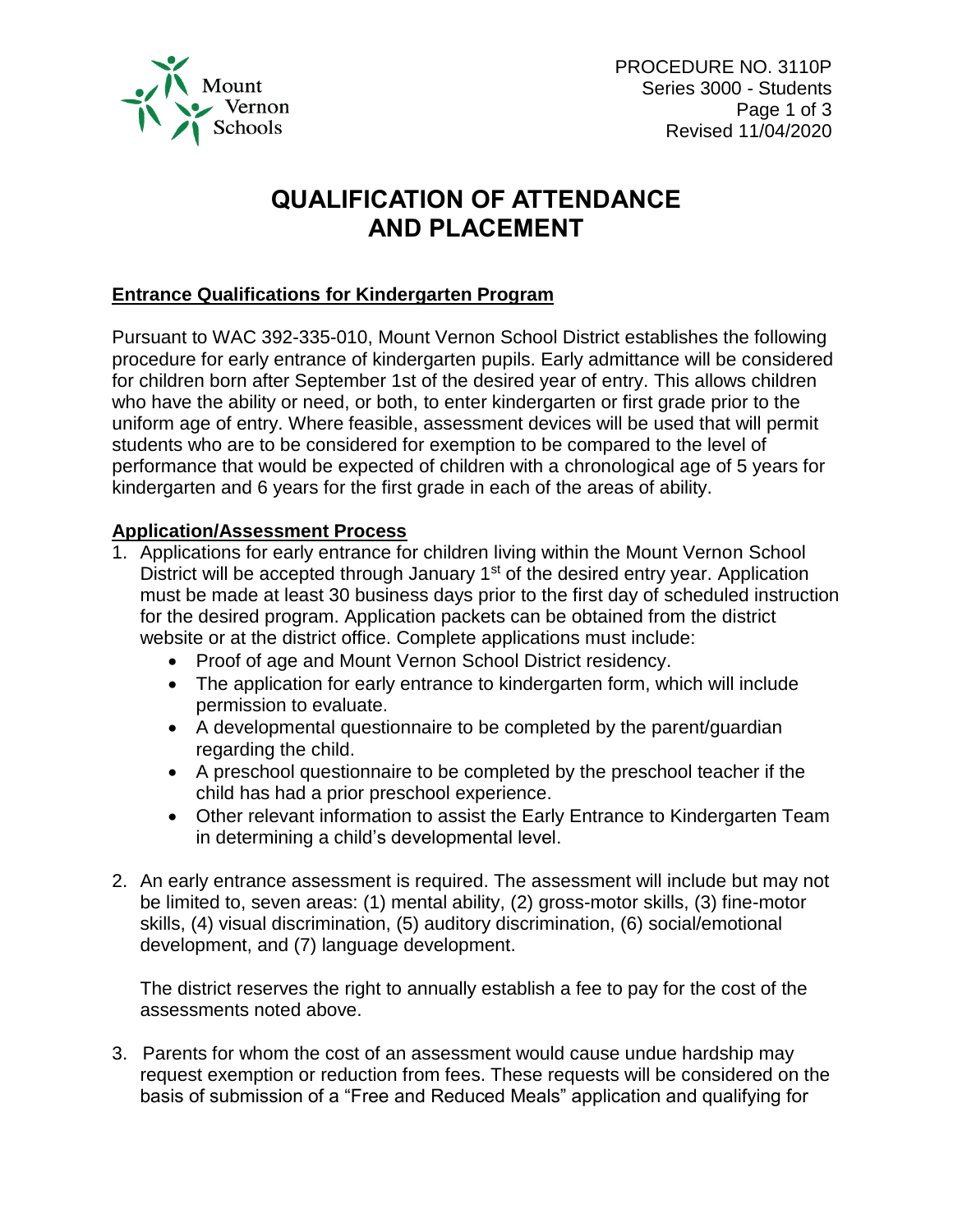free or reduced meals.

- 4. Parents must contact the Teaching & Learning Department to make an appointment for the assessment.
- 5. The assessment is conducted by the Early Entrance to Kindergarten Team. The assessment team will include a school psychologist, a kindergarten teacher, and at least one additional member of a multidisciplinary team.
- 6. The Early Entrance to Kindergarten team will review the application and assessment results and come to a decision regarding a child's need and/or ability to enter kindergarten early. All areas of the screening criteria will be considered in the recommendation from the Early Entrance to Kindergarten Team. A decision will be mailed within 10 working days of testing.
- 7. Students who complete the early entrance to kindergarten process for the purpose of engaging in the Transitional Kindergarten program will continue in Kindergarten the following school year.

Students who complete the early entrance to kindergarten process for the purpose of completing one full year of kindergarten and continuing to first grade the following school year, if early entry is approved, will be placed by the local school principal along with any other entering student.

8. The teacher and principal will observe the student throughout a trial period of up to eight weeks. If after that period, it is determined that early placement was not appropriate the student may be withdrawn from the program after a conference with the parent.

#### **Appeal Process**

Appeal of a removal decision may be made to the Assistant Superintendent. The appeal must be submitted in writing within 10 days of receipt of notification of removal. The student's placement will be "hold in place" pending final decision of the Assistant Superintendent.

## **Admission of Students Aged Twenty-One or Older**

A student aged 21 or older may enroll in a school in the district under the following conditions:

- 1. There is available space in the school program which the student will attend,
- 2. Tuition is prepaid,
- 3. The student provides his/her own transportation,
- 4. The student resides in the state of Washington, and